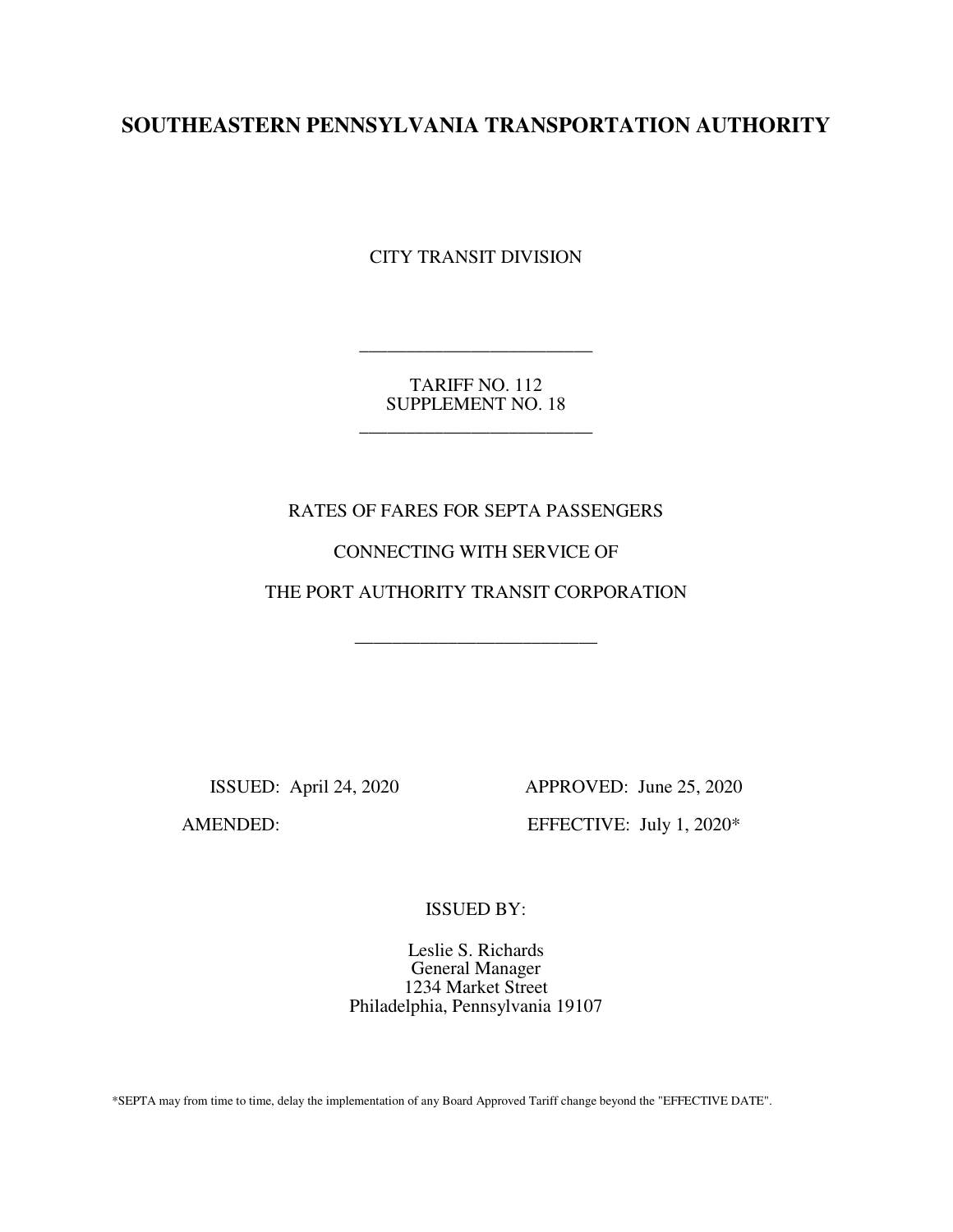# **CHANGES MADE BY THIS TARIFF**

- 1) In conjunction with the Interline Transfer Agreement between SEPTA and PATCO regarding passenger transfers between the PATCO Lindenwold-Philadelphia Line and SEPTA Transit Services, the following changes were implemented:
	- o The discounted round-trip fare originating on PATCO was eliminated.
	- o The discounted return-trip fare originating on SEPTA was eliminated.
	- o The PATCO Freedom Share Card is accepted on SEPTA at A rate equal to the SEPTA Key Card Travel Wallet Base Fare (TWO DOLLARS AND FIFTY CENTS (\$2.50)) per transit trip, regardless of whether the trip is a base ride or a transfer ride.
	- o Freedom Share Card holders must notify PATCO in advance of intention to use their card on SEPTA to be eligible, and must maintain a minimum card balance of \$5.00.